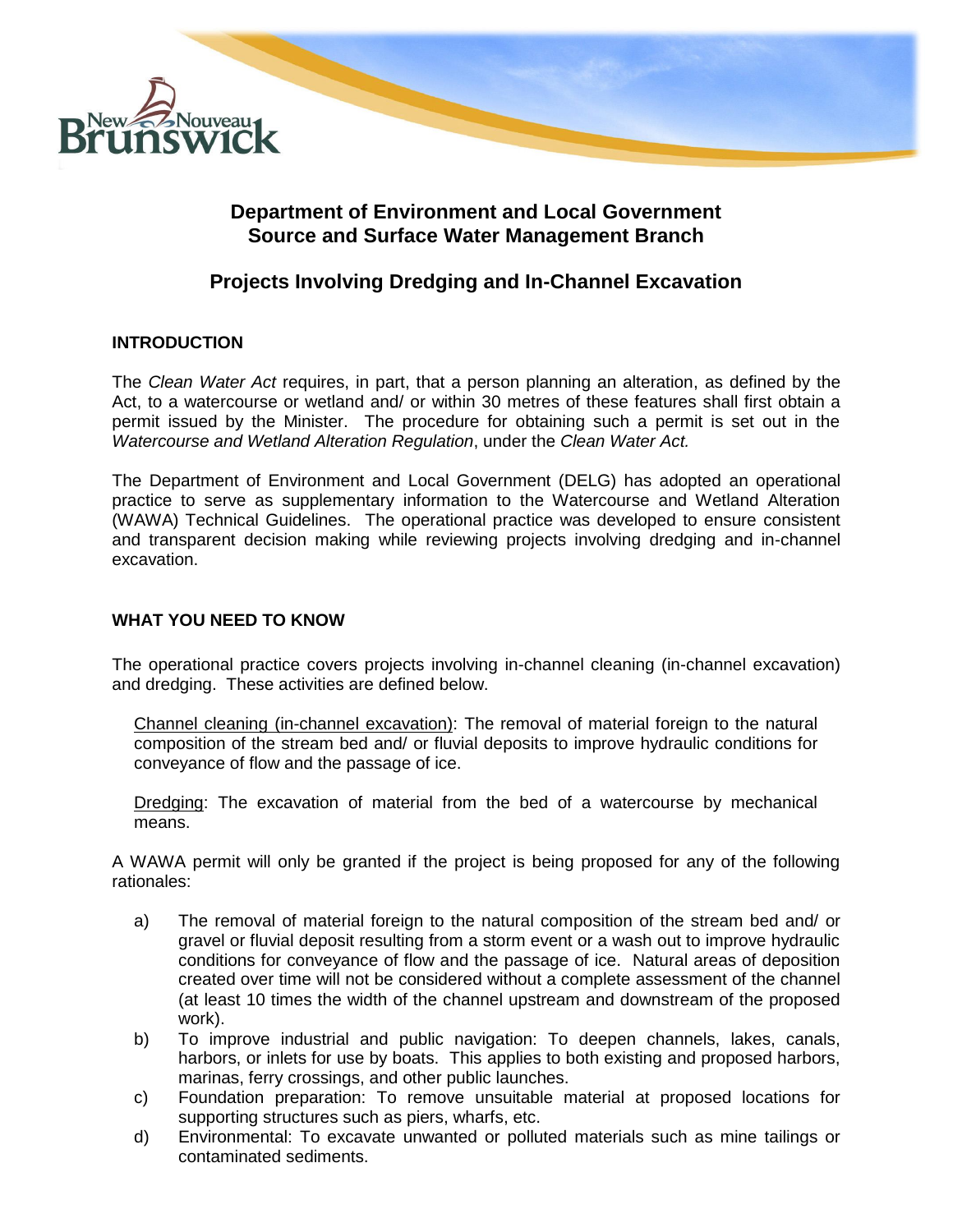- e) Water reservoir: To increase the size of an existing reservoir or to create a new water reservoir for domestic or firefighting purposes or to remove accumulated sediment in existing reservoirs.
- f) Mining: To mine minerals such as manganese or gold from the bed of a watercourse.

**Note: In-channel excavation/ dredging solely for recreational reasons that does not serve a purpose to the necessary public function will not be approved. Examples not for necessary public function include, but are not limited to, deepening a private beach and in-water excavating for a private boat launch.**

### **APPLICATION REQUIREMENTS**

All WAWA permit applications must be submitted using the online application program [\(https://www.elgegl.gnb.ca/WAWAG/en/Home/Site\)](https://www.elgegl.gnb.ca/WAWAG/en/Home/Site). During the application process, you will be able to upload all supporting documents for your project. You will need the following information when submitting your proposal:

-A project description detailing your project, which must provide the measurements of your alteration, the composition of the bed material to be removed, the type of machinery to be used, how/ where the removed materials are to be disposed of, sediment and water control plans, and the cause of the infilling (if known).

-A plan, profile, and cross-section drawing to scale showing the existing and the proposed channel, extending a distance of 10 channel widths upstream and downstream of the limits of the proposed excavation.

-If you are not listed as the property owner as displayed through Service New Brunswick, you must include written consent from the landowner. Furthermore, if you are applying as a contact on behalf of the landowner, you must include written consent from the landowner to do so.

-Fees must be paid. Payment can be made online during the time of the application. However, if you choose to pay at one of DELG's office, you will have to pay with cash, cheque, or money order. Credit cards and debit cards are only accepted online.

**NOTE: If your application is received by DELG with any of the above information missing, the application will not be formally accepted until all required information is provided. You will be advised that your application is on hold and will not be reviewed any further until all the missing information has been received.**

### **LEGISLATIVE REQUIREMENTS**

Please note that this document is not a substitute for the *Clean Water Act* or the *Watercourse and Wetland Alteration Regulation*, NB Reg 90-80. In addition, other agencies such as other provincial departments, the federal government, and local governments, may have requirements not addressed or included in this operational practice. This document may be reviewed and updated periodically as deemed appropriate by DELG.